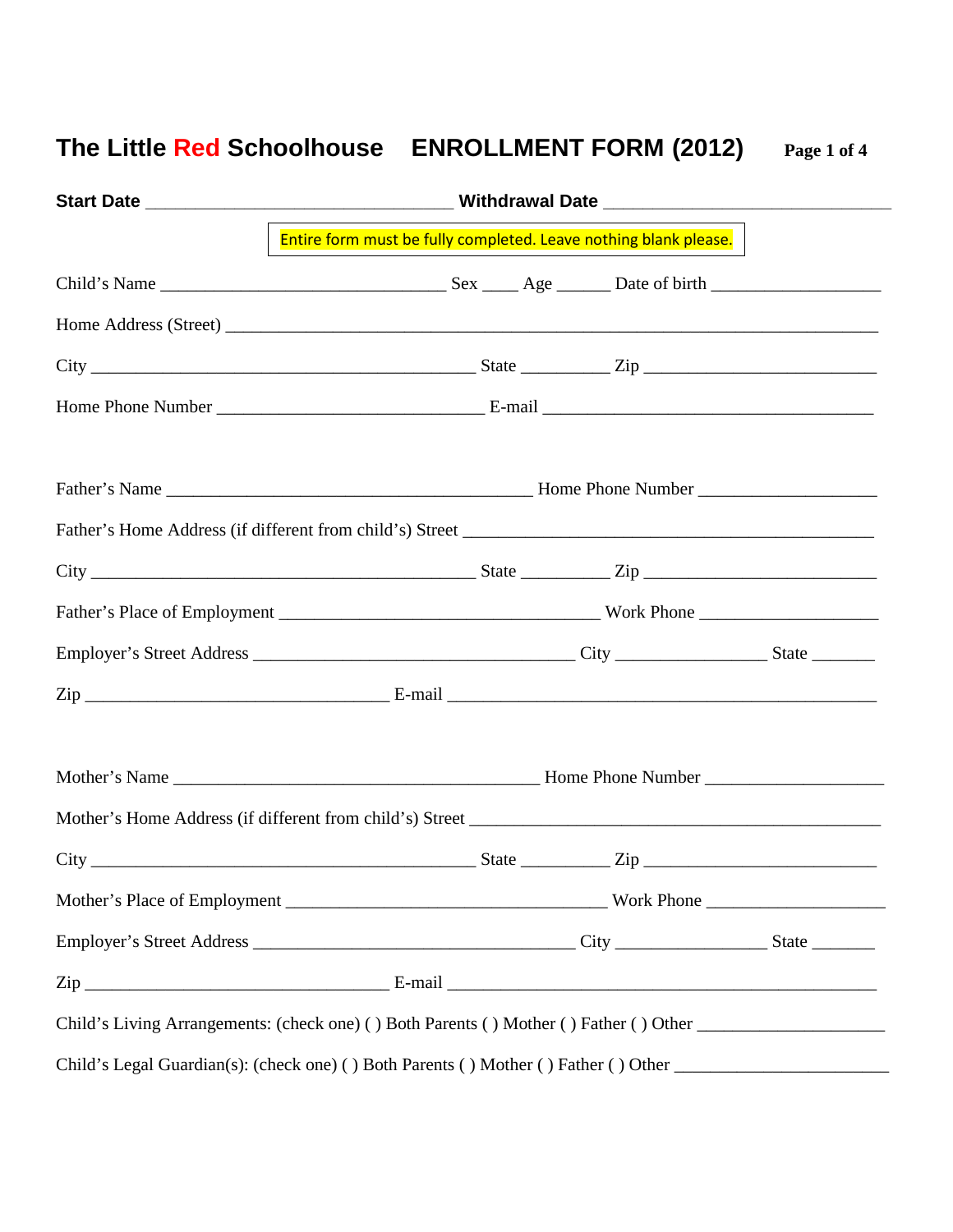## PAGE 2 of 4

| The child may be released to () Father () Mother or to the following:                  |                                                                                                                                                                                                                                                                                                                                      |  |
|----------------------------------------------------------------------------------------|--------------------------------------------------------------------------------------------------------------------------------------------------------------------------------------------------------------------------------------------------------------------------------------------------------------------------------------|--|
|                                                                                        |                                                                                                                                                                                                                                                                                                                                      |  |
|                                                                                        | $City$ $\rule{1em}{0.15mm}$ $\rule{1em}{0.15mm}$ $\rule{1em}{0.15mm}$ $\rule{1em}{0.15mm}$ $\qquad$ $\qquad$ $\qquad$ $\qquad$ $\qquad$ $\qquad$ $\qquad$ $\qquad$ $\qquad$ $\qquad$ $\qquad$ $\qquad$ $\qquad$ $\qquad$ $\qquad$ $\qquad$ $\qquad$ $\qquad$ $\qquad$ $\qquad$ $\qquad$ $\qquad$ $\qquad$ $\qquad$ $\qquad$ $\qquad$ |  |
|                                                                                        |                                                                                                                                                                                                                                                                                                                                      |  |
|                                                                                        |                                                                                                                                                                                                                                                                                                                                      |  |
|                                                                                        |                                                                                                                                                                                                                                                                                                                                      |  |
|                                                                                        |                                                                                                                                                                                                                                                                                                                                      |  |
|                                                                                        | $City$ $\rule{1em}{0.15mm}$ $\rule{1em}{0.15mm}$ $\rule{1em}{0.15mm}$ $\rule{1em}{0.15mm}$ $\qquad$ $\qquad$ $\qquad$ $\qquad$ $\qquad$ $\qquad$ $\qquad$ $\qquad$ $\qquad$ $\qquad$ $\qquad$ $\qquad$ $\qquad$ $\qquad$ $\qquad$ $\qquad$ $\qquad$ $\qquad$ $\qquad$ $\qquad$ $\qquad$ $\qquad$ $\qquad$ $\qquad$ $\qquad$ $\qquad$ |  |
|                                                                                        |                                                                                                                                                                                                                                                                                                                                      |  |
|                                                                                        |                                                                                                                                                                                                                                                                                                                                      |  |
|                                                                                        |                                                                                                                                                                                                                                                                                                                                      |  |
|                                                                                        |                                                                                                                                                                                                                                                                                                                                      |  |
|                                                                                        |                                                                                                                                                                                                                                                                                                                                      |  |
|                                                                                        |                                                                                                                                                                                                                                                                                                                                      |  |
|                                                                                        |                                                                                                                                                                                                                                                                                                                                      |  |
|                                                                                        |                                                                                                                                                                                                                                                                                                                                      |  |
|                                                                                        |                                                                                                                                                                                                                                                                                                                                      |  |
| Persons to contact in the case of emergency when parent or guardian cannot be reached: |                                                                                                                                                                                                                                                                                                                                      |  |
|                                                                                        |                                                                                                                                                                                                                                                                                                                                      |  |
|                                                                                        |                                                                                                                                                                                                                                                                                                                                      |  |
|                                                                                        |                                                                                                                                                                                                                                                                                                                                      |  |
|                                                                                        |                                                                                                                                                                                                                                                                                                                                      |  |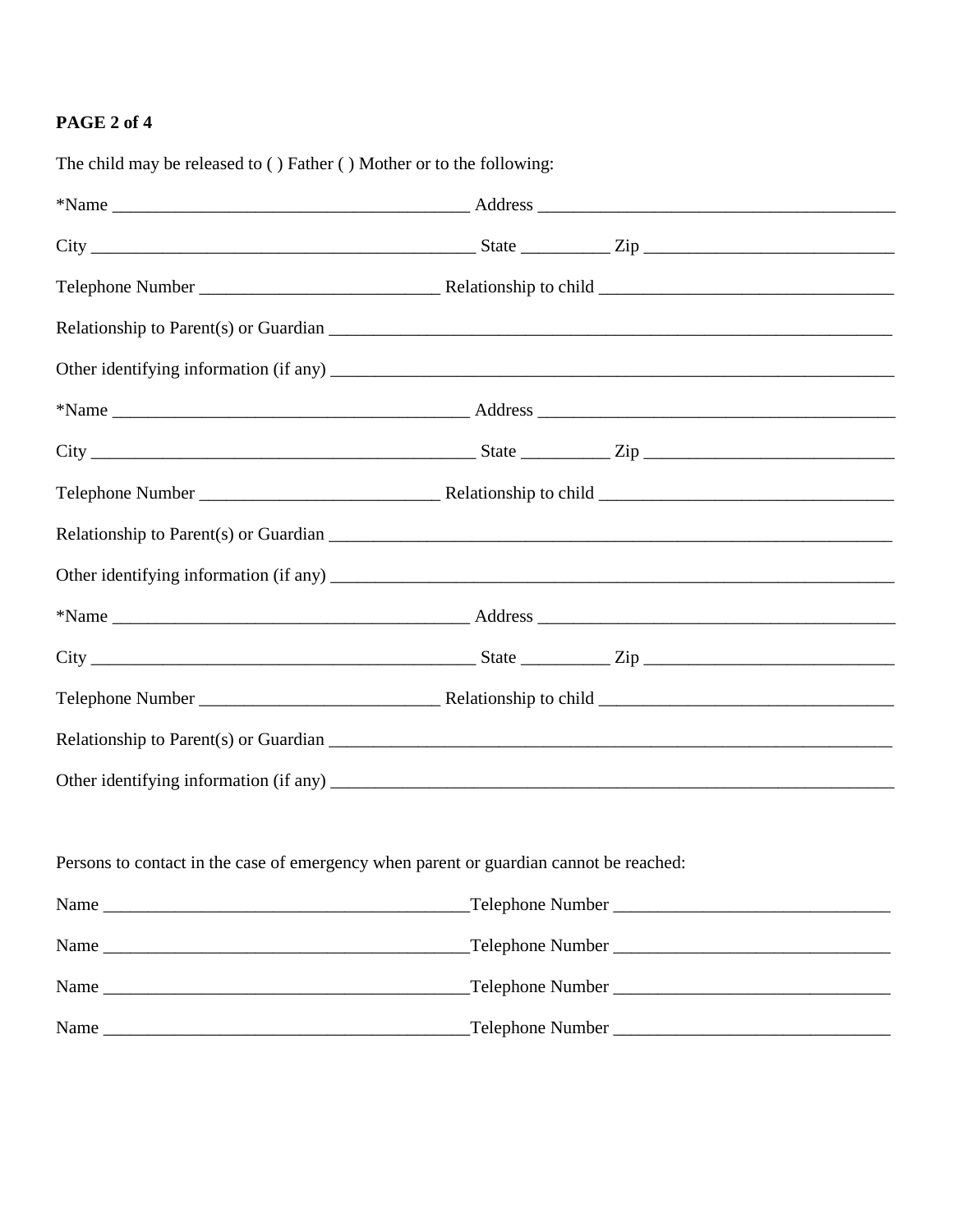## **PAGE 3 of 4**

| The following special accommodation(s) may be required to most effectively meet my child's needs while at the                                                                                             |
|-----------------------------------------------------------------------------------------------------------------------------------------------------------------------------------------------------------|
| ,我们也不能在这里的人,我们也不能在这里的人,我们也不能在这里的人,我们也不能在这里的人,我们也不能在这里的人,我们也不能在这里的人,我们也不能在这里的人,我们也<br>My child is currently on medication(s) prescribed for long-term continuous use and/or has the following pre-existing |
| <b>EMERGENCY MEDICAL AUTHORIZATION</b>                                                                                                                                                                    |
|                                                                                                                                                                                                           |
|                                                                                                                                                                                                           |
| suffer an injury or illness while in the care of The Little Red Schoolhouse, and the facility is unable to contact me                                                                                     |
| (us) immediately, it shall be authorized to secure such medical attention and care for the child as may be necessary. I                                                                                   |
| (We) shall assume responsibility for payment for services.                                                                                                                                                |
|                                                                                                                                                                                                           |
| Date:                                                                                                                                                                                                     |
|                                                                                                                                                                                                           |
|                                                                                                                                                                                                           |
| <b>Parental Agreements with Child Care Facility</b>                                                                                                                                                       |

on  $M$   $T$   $W$   $T$ h  $F$  from 6:30 a.m. to 6:00 p.m. year round or from  $\underline{\hspace{1cm}}$  to  $\underline{\hspace{1cm}}$